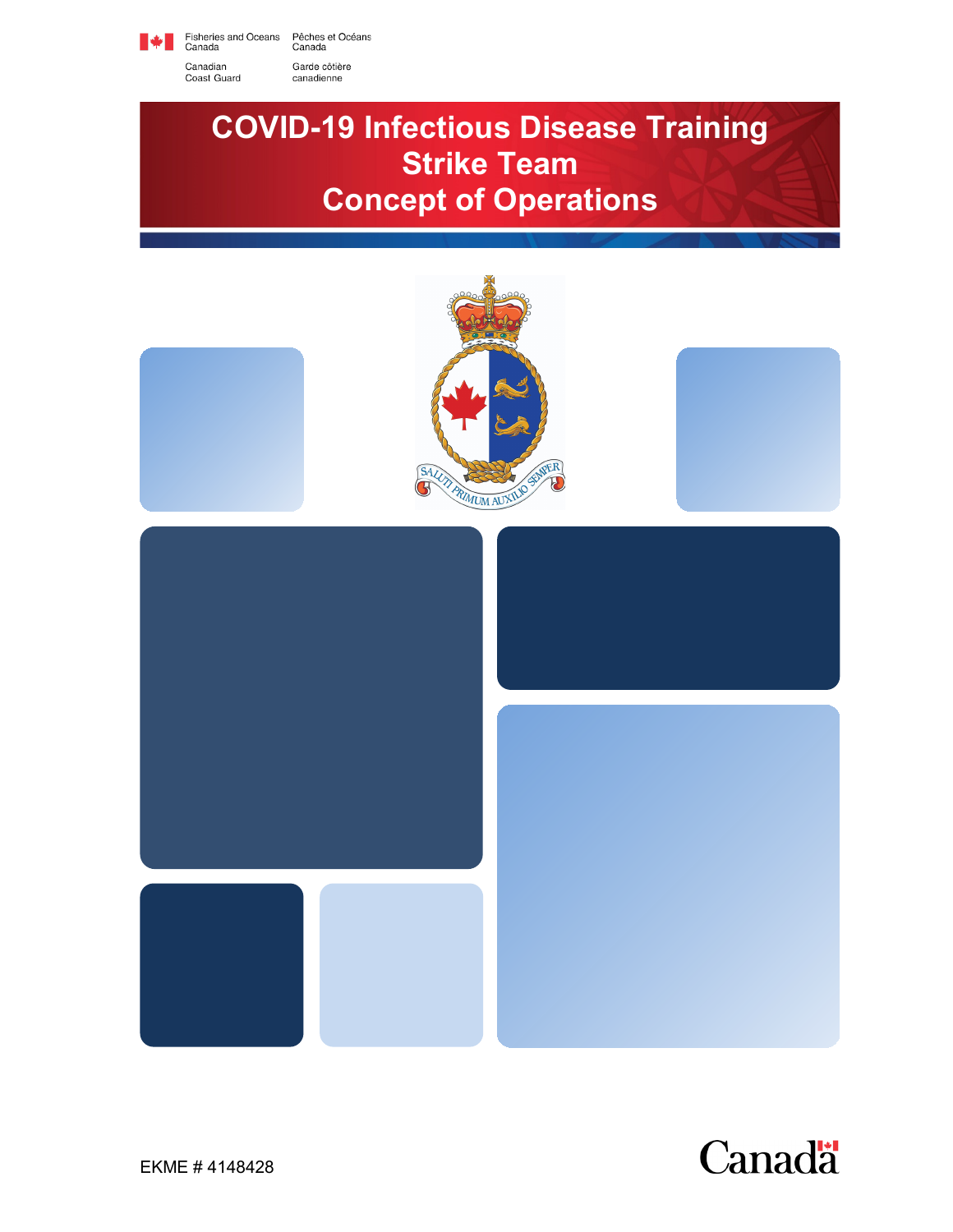COVID-19 Infectious Disease Training Strike Team Concept of Operations

CCG/6145

#### **Published under the authority of:**

Operations Directorate Fisheries and Oceans Canada Canadian Coast Guard Ottawa, Ontario K1A 0E6

<span id="page-1-0"></span>1<sup>st</sup> edition

2020-04-02

<span id="page-1-1"></span>© Her Majesty the Queen in right of Canada, 2020

Available on the Coast Guard intranet site

Disponible en français : COVID-19 Équipe de frappe pour formation sur les maladies infectieuses

MGCE nº 4148734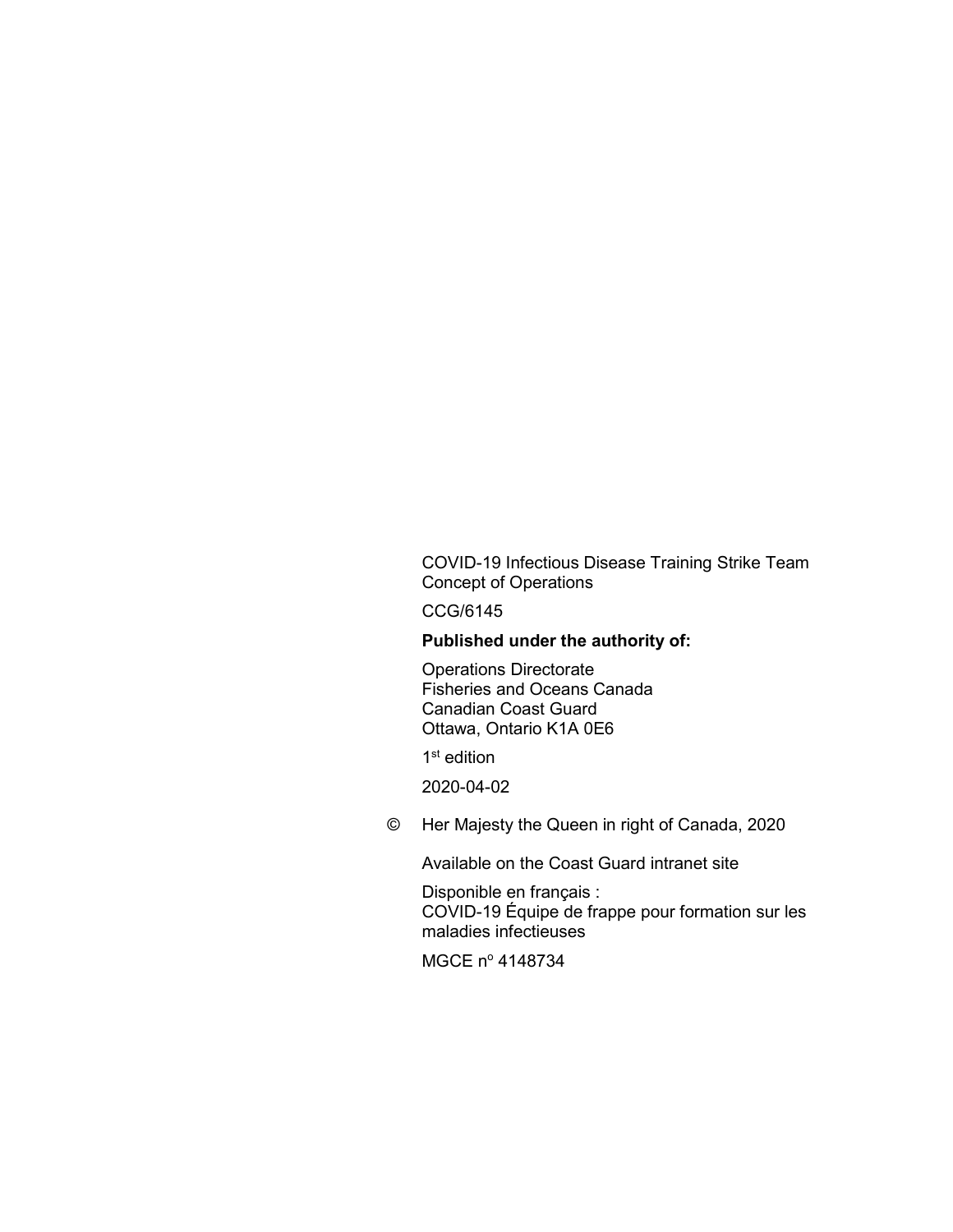## **Table of contents**

| 1            |     |  |  |
|--------------|-----|--|--|
| $\mathbf{2}$ |     |  |  |
|              | 2.1 |  |  |
|              |     |  |  |
| 3            |     |  |  |
| 4            |     |  |  |
| 5            |     |  |  |
|              | 5.1 |  |  |
|              | 5.2 |  |  |
|              | 5.3 |  |  |
| 6            |     |  |  |
| 7            |     |  |  |
| 8            |     |  |  |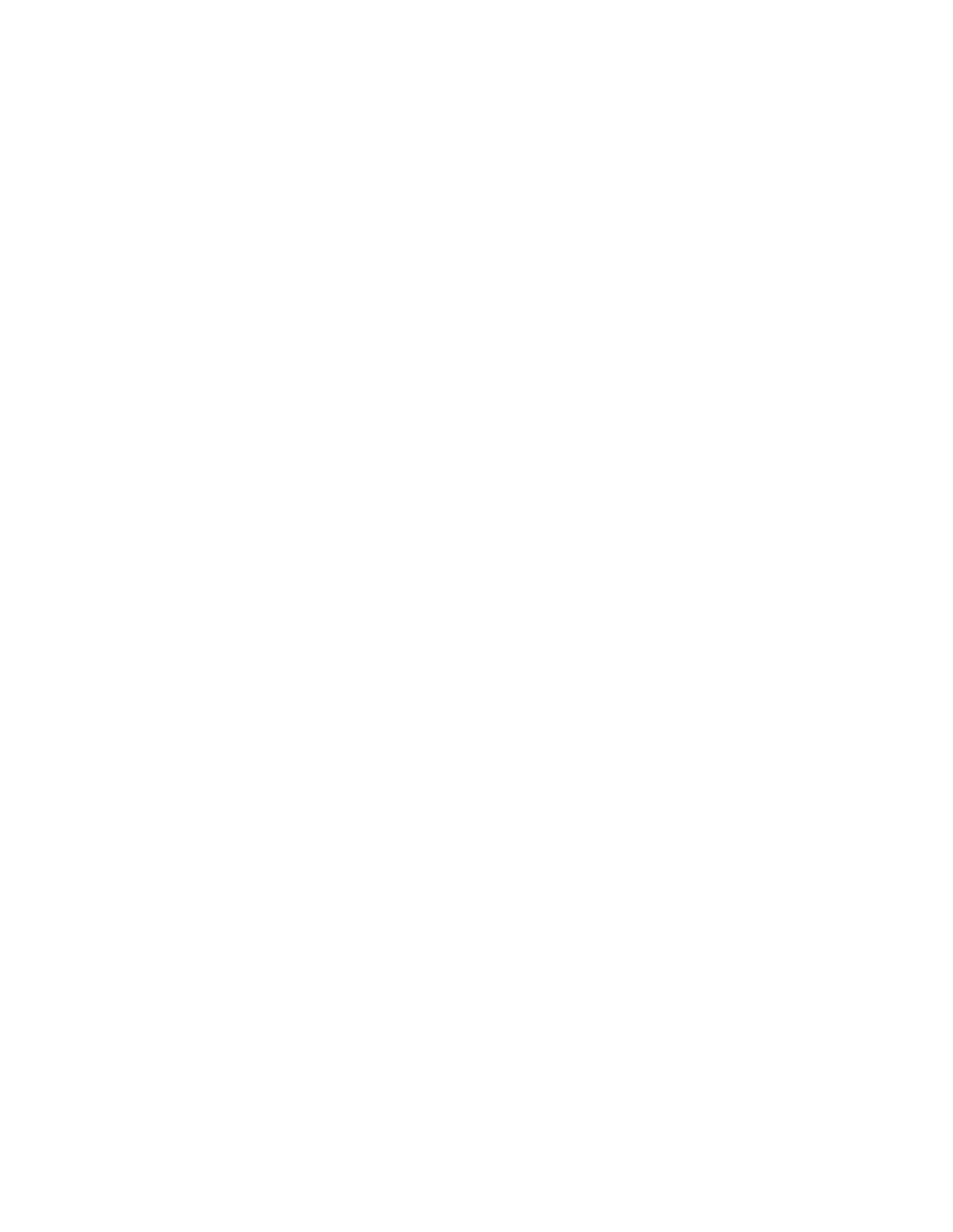### **1 Introduction**

In accordance with National Standard Operating Procedures (NSOP) to protect Canadian Coast Guard (CCG) personnel, national headquarters has identified the need for specialized COVID-19 Training Strike Teams (COVID-19 TST). The COVID-19 TST will train higher risk rescue specialists and other delegates in appropriate infectious disease case management. COVID-19 infections are, at this stage of the pandemic, concentrated in areas with larger populations. However, cases have begun to spread throughout the country. The training teams should be led by Search and Rescue (SAR) programs, with the rescue specialist training coordinators being the preferable choice.

Where health officers are available they will provide support to develop training and support the strike teams as appropriate.

### **2 Purpose**

This team will provide two critical capabilities.

#### **2.1 Initial training**

They will, in the initial phase, be responsible for delivering training to front-line rescue specialists and seagoing personnel. The training will improve the readiness and capability of the CCG to protect its own personnel while delivering critical public safety services.

#### **2.2 Enhanced support**

The teams will add additional support to carry out the requirements of the NSOPs for vessels, helicopters and facilities.

Subsequent to, and during, the training phase, the team will be available to respond when requested to assist with evacuation of CCG personnel/patients utilizing helicopter transport or by road if necessary.

### **3 Methodology**

Training for rescue specialists and other delegates will take into account the new guidelines for social distancing or technologies that will limit the amount of personal contact. The training should cover the basics of potentially infected patient care tactics, donning and doffing of Personal Protective Equipment (PPE), transport and quarantine tactics. The strike team should receive the following training:

- the basic training and instructor training
- training on how to implement the new guidelines on social distancing when it comes to training personnel, working in both vessels and office settings, and other situations that arise from carrying out CCG programs
- training in broader aspects of infectious disease care
- enhanced training in prolonged isolated patient care
- sea, air, and land transport tactics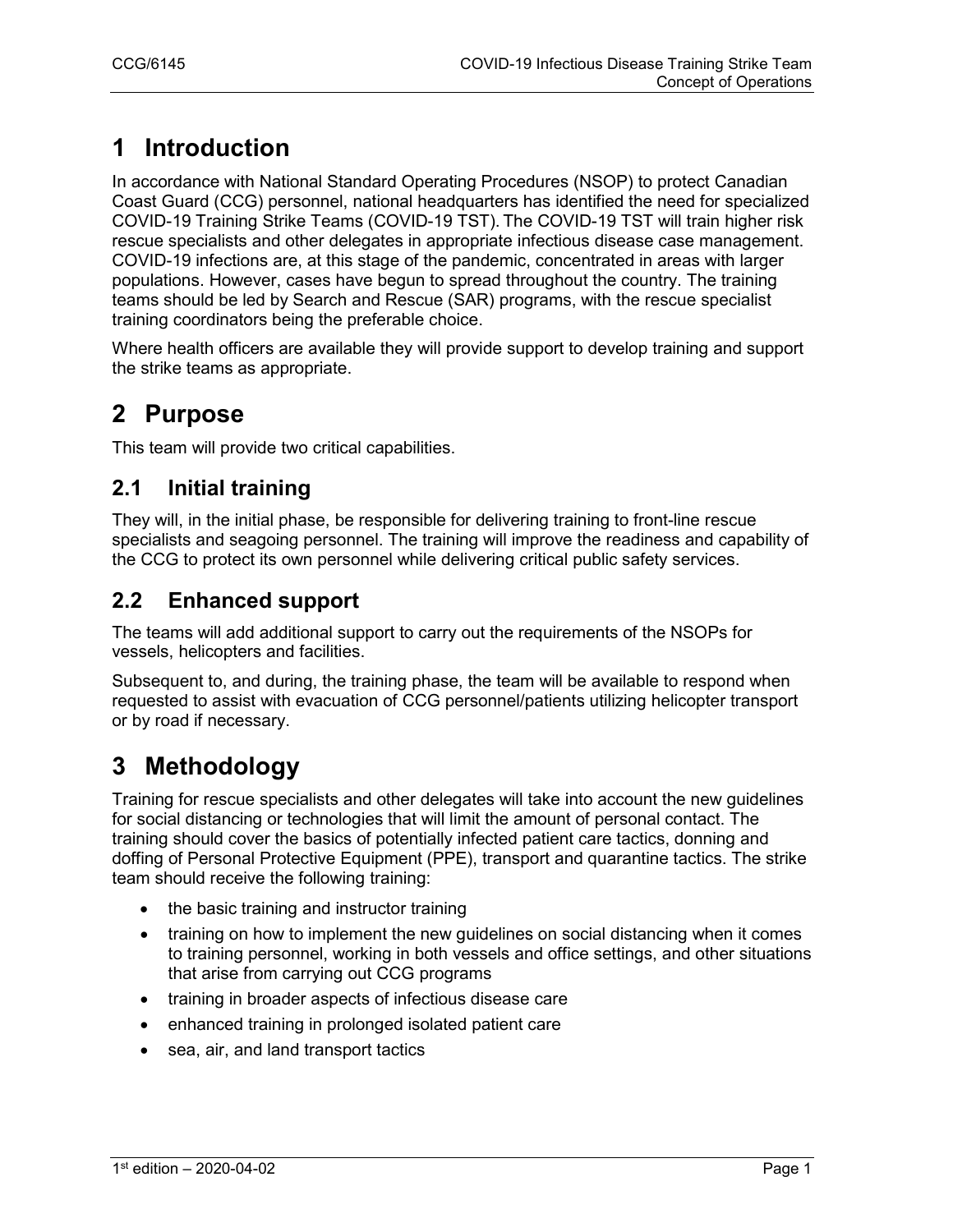### **4 Training priorities**

The priorities for initial training should be set by the regions taking into account their overall operational requirements. These priorities should be linked to COVID-19 case densities, general tempo of the units to be trained, and historic information regarding number of SAR calls and medical evacuations.

#### **5 Phases**

#### **5.1 Phase 1**

Each region should determine the number of strike teams to carry out this program within there area of operation. Regions should select launch sites for this new training initiative and should take into account population densities and locations where there are COVID-19 outbreaks.

Training should take into account the role of screening both CCG personnel and non-CCG personnel.

#### **5.2 Phase 2**

The lead trainers should look to onboard additional trainers from other areas of the CCG, leading to the capability to deploy multiple strike teams. The number of teams available will allow for time off and some capacity to support phase 3 emergency operations.

#### **5.3 Phase 3**

Eventually, the strike teams should be able to respond to significant COVID-19 cases as required.

### **6 Challenges**

Training will have to take into account the new guidelines on social distancing. The option of online training may also face additional challenges due to ongoing network availability issues.

Training all rescue specialists to an acceptable standard to handle infectious disease is a huge undertaking due to geographical issues, shifts, vessel deployments, the technical nature of the issue and limited PPE. If a rescue specialist becomes ill due to sub-standard practices, they could infect the entire vessel/station.

Decisions respecting the deployment and after action management of a rescue specialist team respecting a potential COVID-19 case will be informed by the guidance prescribed from the Public Health Agency of Canada.

The training schedule may pose fatigue challenges for the lead trainer(s) in the early stages of phase 1. Consequently, the delivery timelines and tempo for initial training may require to be relaxed.

Air transport schedules have been impacted by COVID-19. Therefore, CCG aviation resources may need to be employed to move the trainers around.